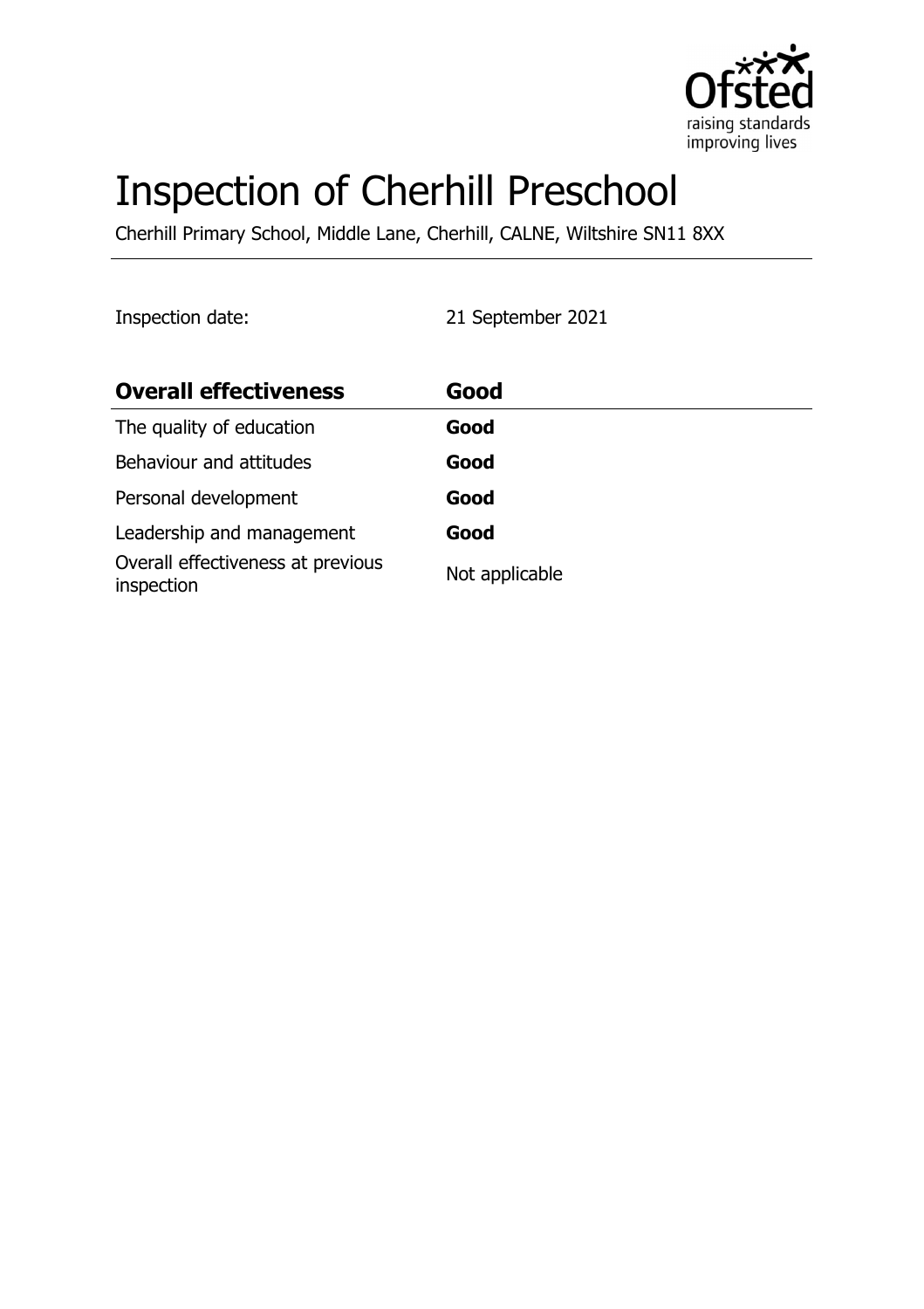

## **What is it like to attend this early years setting?**

### **The provision is good**

Children arrive at the pre-school eager and excited for their day to begin. They have formed secure emotional attachments with all staff, not only their key person. Children are happy and busy throughout the day. They grow in confidence as they access the well-resourced environment indoors and outside. Children move freely around the rooms to explore and develop their own ideas. They develop close friendships with others. Staff promote children's independence skills well as they encourage children to take off their own coats and bags and hang these on their pegs.

Children are keen to learn and show their interest in the activities provided. They develop a love of books as they share stories with staff, talking about the characters. For example, children identify and describe the woodland animals found in their story and enthusiastically search for them outside.

Due to the COVID-19 (coronavirus) pandemic, parents are unable to enter the preschool building. Staff use their outdoor space to hold settling-in sessions, as well as providing verbal feedback to parents while maintaining social distancing guidelines. They also use electronic communications with parents to ensure information is shared effectively.

## **What does the early years setting do well and what does it need to do better?**

- $\blacksquare$  Children develop curiosity about the wider world, for example as they engage in daily forest school sessions. The forest leader is passionate about providing rich and exciting opportunities for children to explore the woodland, as well as developing their physical skills. Children show great enjoyment in building homes for woodland creatures using various tools, sticks and mud. Children have ample opportunities to balance on logs, climb trees and develop their understanding of playing safely. For example, the staff teach the children how to handle sticks with care.
- Children's behaviour is good. Staff act as positive role models and provide regular opportunities for children to revisit the rules of the setting. Staff speak gently to children, particularly where they need more emotional support. Staff support children's confidence and emotional skills well. They boost children's confidence levels with lots of positive praise. This helps children to become confident and independent learners.
- $\blacksquare$  Children are developing the skills and knowledge they need to be well prepared for school. They put their coats and wellies on ready for outdoor play, wash their hands before mealtimes, and sit and eat their meals with their friends. Staff also plan and deliver weekly activities to promote children's physical abilities, such as throwing and kicking a ball. Children benefit from using the large outdoor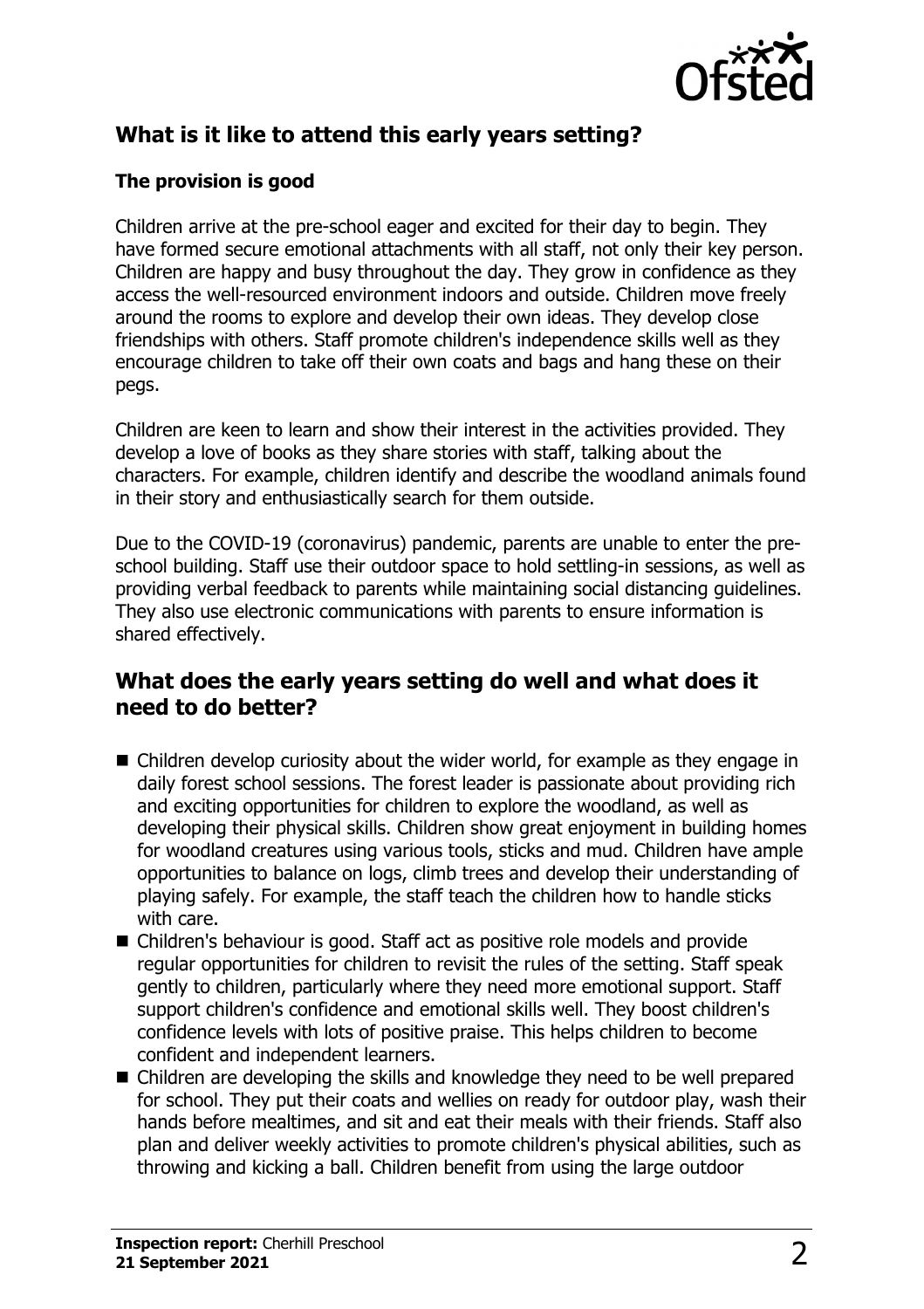

playground for these sessions, which is located within the school grounds.

- Children make good progress across all areas of learning. They have opportunities to learn about shape, size, colour and number throughout everyday activities. For example, children enthusiastically engage in art activities where they explore different flowers. They identify various colours and shapes within the flower and have a go at painting their own from what they can see.
- $\blacksquare$  Most of the time, children show high levels of engagement and motivation to learn during activities. However, on occasions, staff miss chances to fully engage the youngest children in outdoor learning opportunities. As a result, children become disengaged and do not get the best learning experiences possible.
- $\blacksquare$  Staff have a good knowledge of the children who attend the pre-school. They make regular observations and assessments of children's individual learning. Staff develop effective partnerships with parents and regularly discuss children's learning and development. Parents comment on the 'great relationships' staff have with children, and the progress their child has made since starting at the setting.
- Staff engage well with children and model good language skills to support children's play and experiences. However, at times, staff do not give children enough time to respond before moving on.
- $\blacksquare$  Staff are enthusiastic and work well together. They benefit from regular supervision meetings with the manager to discuss their professional development. Staff well-being is well supported. The manager and committee work together effectively to reflect on the overall provision.

## **Safeguarding**

The arrangements for safeguarding are effective.

The manager ensures that staff keep their child protection knowledge up to date through regular training. All staff are aware of how to identify and report any concerns they may have regarding the children. This includes wider safeguarding issues such as radicalisation. When appointing new staff, the manager follows thorough recruitment processes to ensure staff are suitable for their role. Staff are deployed well within the setting and constantly risk assess the environment to ensure children are safe and secure.

#### **What does the setting need to do to improve?**

#### **To further improve the quality of the early years provision, the provider should:**

- $\blacksquare$  enhance the quality of staff interactions with the youngest children, particularly outdoors, to fully engage and support their learning and development to the highest level
- $\blacksquare$  support staff to develop their questioning skills to ensure they give children time and opportunity to think and respond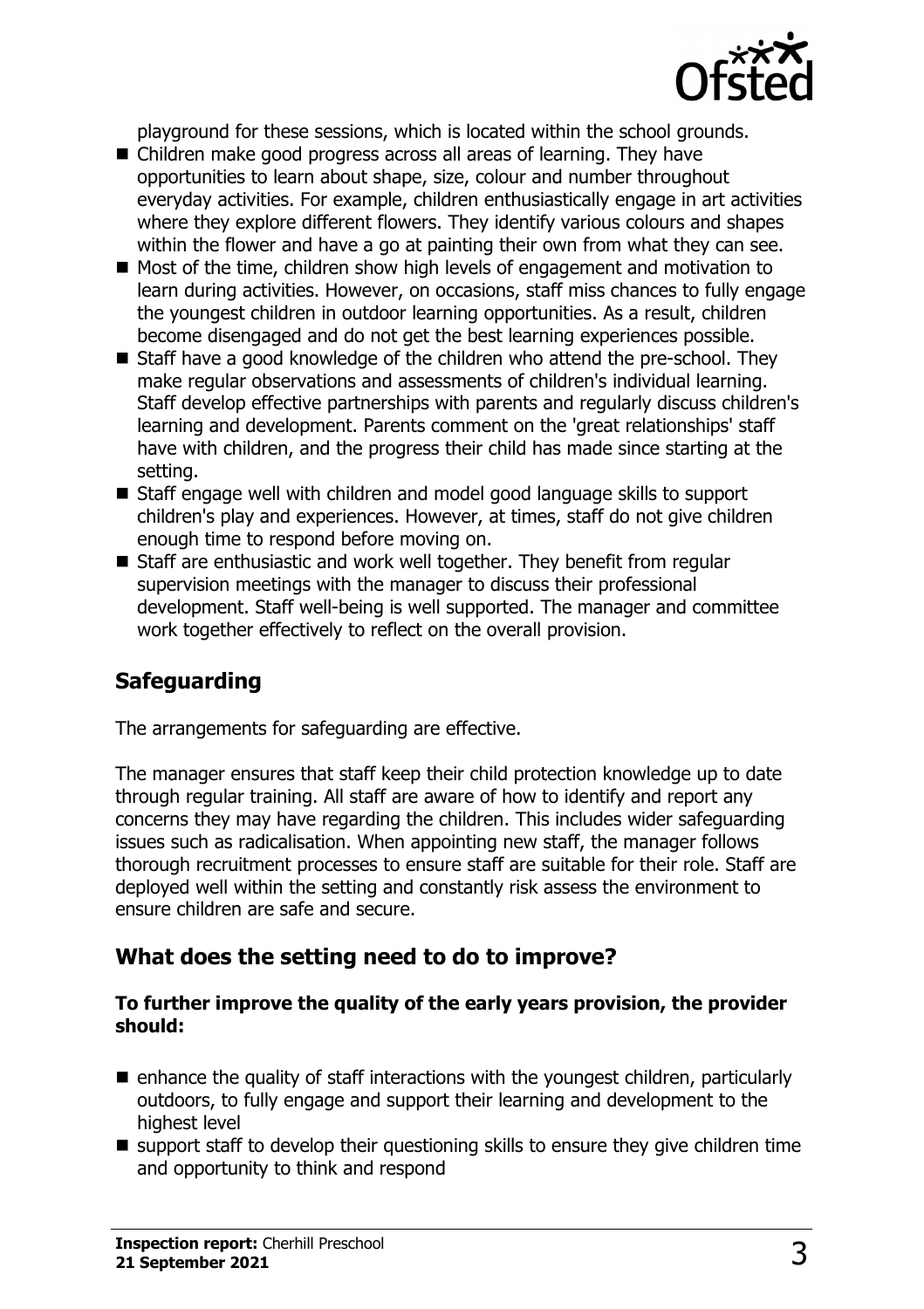

| <b>Setting details</b>                              |                                                                                      |
|-----------------------------------------------------|--------------------------------------------------------------------------------------|
| Unique reference number                             | 2527481                                                                              |
| <b>Local authority</b>                              | Wiltshire                                                                            |
| <b>Inspection number</b>                            | 10204333                                                                             |
| <b>Type of provision</b>                            | Childcare on non-domestic premises                                                   |
| <b>Registers</b>                                    | Early Years Register, Compulsory Childcare<br>Register, Voluntary Childcare Register |
| Day care type                                       | Sessional day care                                                                   |
| Age range of children at time of<br>inspection      | $2$ to 5                                                                             |
| <b>Total number of places</b>                       | 27                                                                                   |
| Number of children on roll                          | 34                                                                                   |
| Name of registered person                           | <b>Heddington Preschool CIO</b>                                                      |
| <b>Registered person unique</b><br>reference number | RP901764                                                                             |
| <b>Telephone number</b>                             | 01249 812871                                                                         |
| Date of previous inspection                         | Not applicable                                                                       |

## **Information about this early years setting**

Cherhill Preschool registered in 2019. It is located in Cherhill, Wiltshire. The preschool is open from 8am to 5.30pm Monday to Friday. It operates during school term time and includes a breakfast and after-school club. The committee employs 17 members of staff to work with children. Of these, one holds a level 4 qualification and 13 hold relevant early years qualifications at level 2 and 3. The committee receives funding to provide free early education to children aged three and four years, and for some children aged two years.

## **Information about this inspection**

**Inspector** Terri Breakwell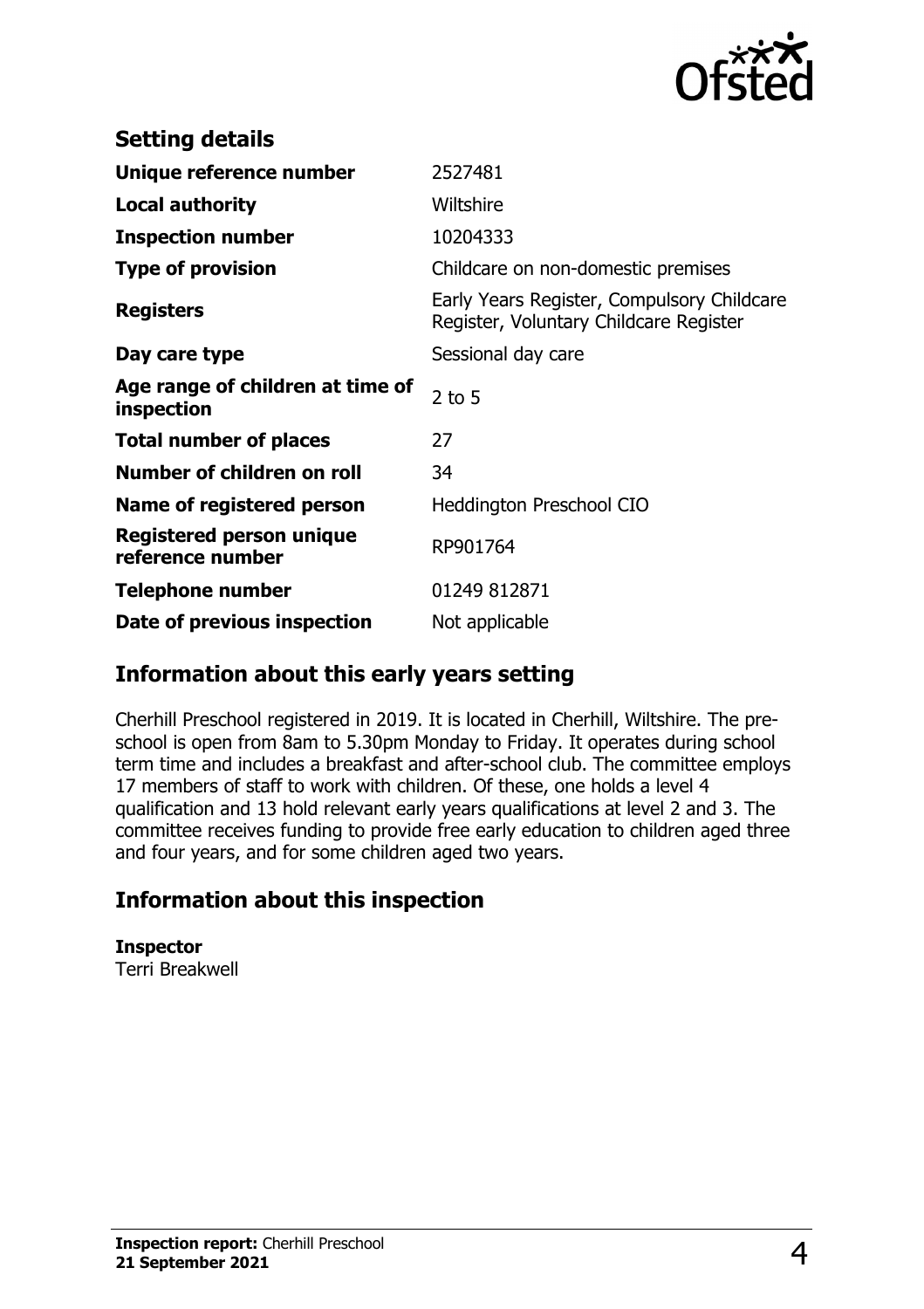

#### **Inspection activities**

- $\blacksquare$  This was the first routine inspection the provider received since the COVID-19 (coronavirus) pandemic began. The inspector discussed the impact of the pandemic with the provider and has taken that into account in her evaluation of the provider.
- $\blacksquare$  The inspector held discussions with staff, children and parents at appropriate times during the inspection and completed a joint observation with the manager.
- $\blacksquare$  The manager and the inspector conducted a learning walk together to review the children's learning experiences.
- $\blacksquare$  The inspector observed the quality of teaching during activities indoors and outdoors, and assessed the impact this has on children's learning.
- $\blacksquare$  The inspector held a number of discussions with the manager and the chair of the committee. She looked at relevant documentation and reviewed evidence of the suitability of all persons working on the premises.

We carried out this inspection under sections 49 and 50 of the Childcare Act 2006 on the quality and standards of provision that is registered on the Early Years Register. The registered person must ensure that this provision complies with the statutory framework for children's learning, development and care, known as the early years foundation stage.

If you are not happy with the inspection or the report, you can [complain to Ofsted](http://www.gov.uk/complain-ofsted-report).